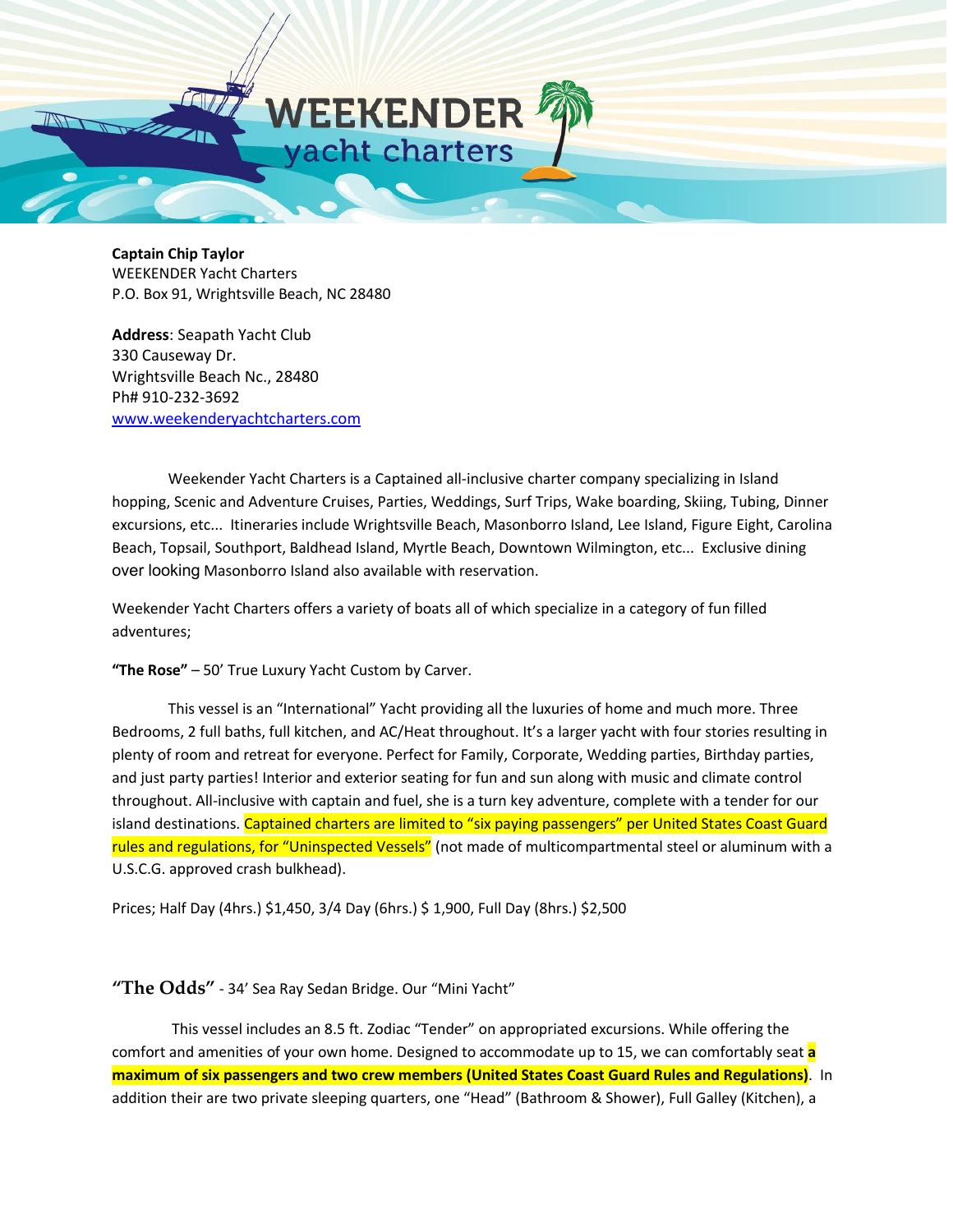

Flat Screen T.V.'s, and a 1,400 watt stereo system. Drinks and Snacks are provided and Catering is available for full day charters. Fuel and Capitan are included, first mate traditionally gets tipped out.

Prices; Half Day (4 Hrs.) \$725 local, 3/4 Day (6 Hrs.) \$950, full Day (8Hrs.) charters \$1,300 local. Fuel surcharges may apply based on pick up location and or port of departure. Hourly rate is \$250 for the first hour and \$150 for each additional hour.

**"The Float Boat"** – 28' New Salt water series

This is one of our most versatile and roomy vessels. It is basically a floating living Room/Dining room. Capable of speed and comfort while allowing for sun or shade. Easy to board and great for island hopping. Equipped with fresh water shower, swim latter, floats and a top-of-the-line stereo, she is sure to please. All-inclusive Captain and Fuel.

Prices; Half Day (4 Hrs.) \$625 local, ¾ Day (6 Hrs.) \$850, Full Day (8 Hrs.) \$1,000

## **Our Sporty "Runabout"** - a 19' Key West.

This Speedy Four Stroke, Center Console offers comfortable seating up to six passengers. With open seating the Cobia offers sun and speed, but without the noise! Ideal for day trips, Adventure Cruises, Tubing, Wake Boarding, Outer Island Surfing, Restaurant hopping, downtown, Masonborro island, Lee Island, Southport, Carolina Beach Topsail, or any other location on chart.

Prices; Half Day (4hrs) \$550, 2/3 Day (6hrs) \$725, Full Day (8hrs) \$875

## **"Ocean Commotion"** - our 33' Sunrise Sailboat

Sail away with all the amenities of home. This 33' yacht offers the ability for a turn key sailing experience. Trip comes with light instructional from the captain, if desired, along with a classic scenic tour of our beautiful beaches and islands.

Prices; ½ Day (4 hrs.) \$650, ¾ Day (6Hrs) \$875, Full Day (8Hrs.) \$1,225

Please Contact Captain C.W. Taylor for arrangements and information @ **PH# 910-232-3692**